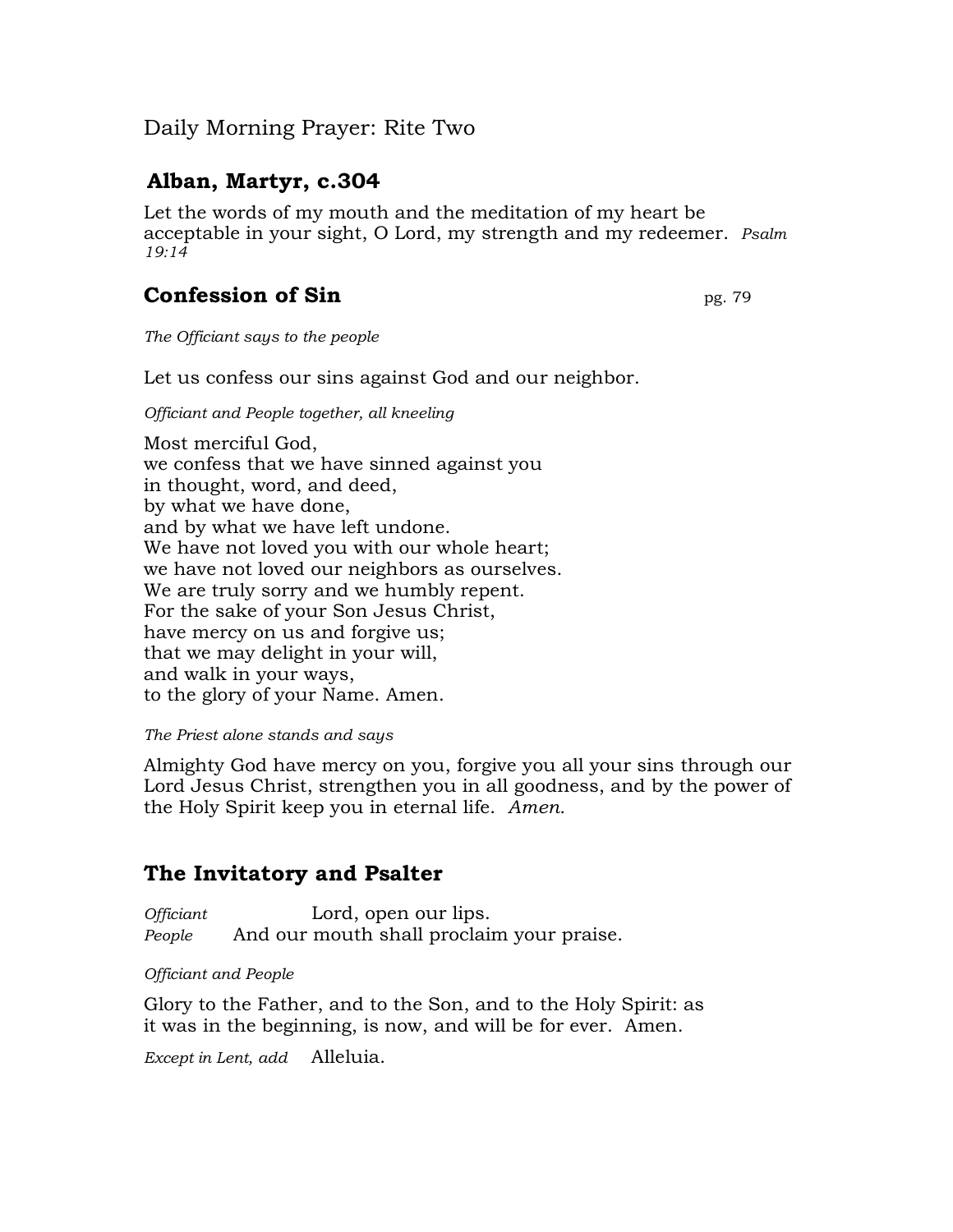#### **Jubilate** *Psalm* 100 **pg. 82**

Be joyful in the Lord, all you lands; \* serve the Lord with gladness and come before his presence with a song. Know this: The Lord himself is God; \* he himself has made us, and we are his; we are his people and the sheep of his pasture.

Enter his gates with thanksgiving; go into his courts with praise; \* give thanks to him and call upon his Name.

For the Lord is good; his mercy is everlasting; \* and his faithfulness endures from age to age.

### **Psalm 34:1-8**

- 1 I will bless the Lord at all times; \* his praise shall ever be in my mouth.
- 2 I will glory in the Lord; \* let the humble hear and rejoice.
- 3 Proclaim with me the greatness of the Lord; \* let us exalt his Name together.
- 4 I sought the Lord, and he answered me \* and delivered me out of all my terror.
- 5 Look upon him and be radiant, \* and let not your faces be ashamed.
- 6 I called in my affliction and the Lord heard me \* and saved me from all my troubles.
- 7 The angel of the Lord encompasses those who fear him, \* and he will deliver them.
- 8 Taste and see that the Lord is good; \* happy are they who trust in him!
- Glory to the Father, and to the Son, and to the Holy Spirit: \* as it was in the beginning, is now, and will be for ever. Amen.

### **The Lessons**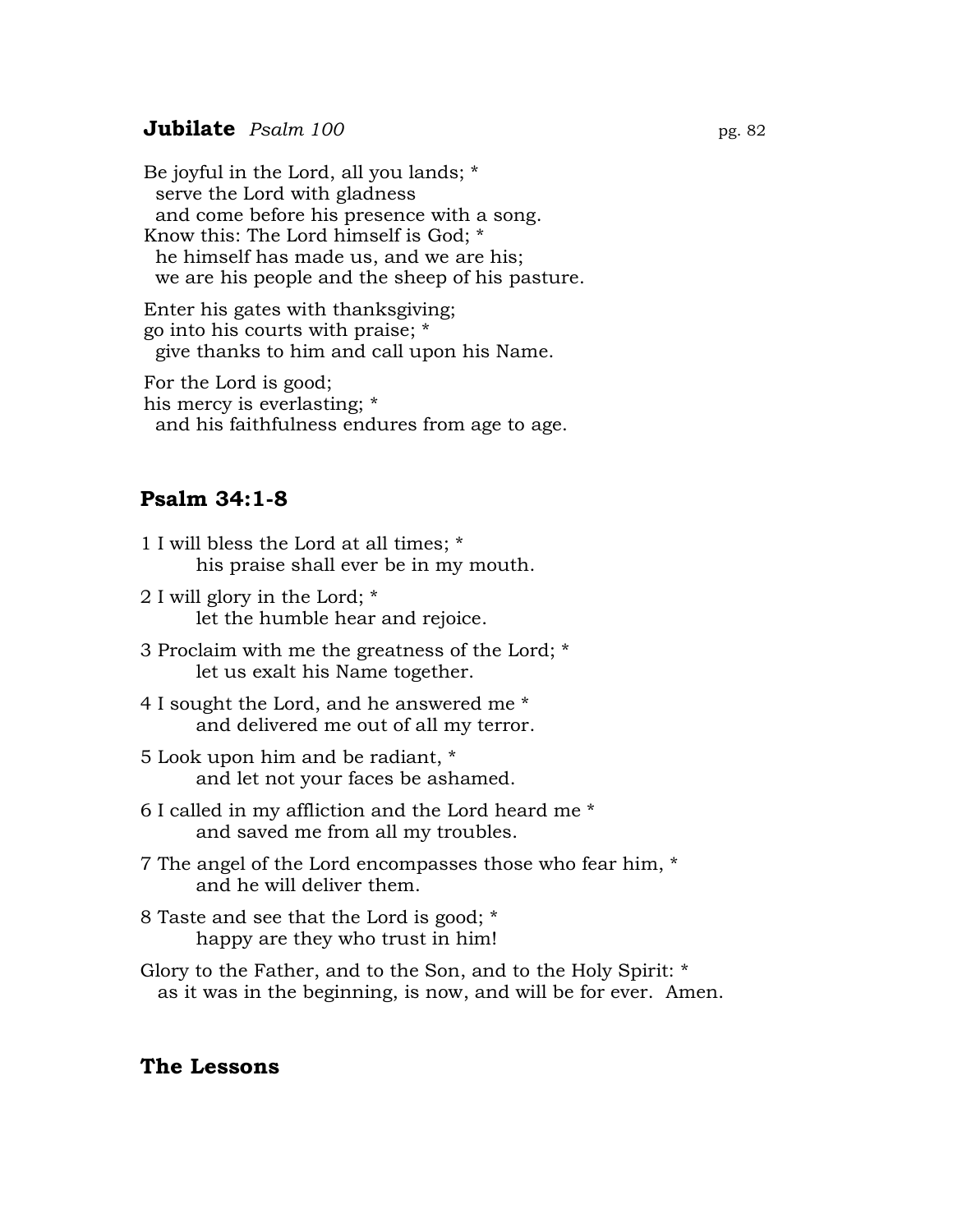### **1 John 3:13–16**

Do not be astonished, brothers and sisters, that the world hates you. We know that we have passed from death to life because we love one another. Whoever does not love abides in death. All who hate a brother or sister are murderers, and you know that murderers do not have eternal life abiding in them. We know love by this, that he laid down his life for us—and we ought to lay down our lives for one another.

The Word of the Lord. *Answer* Thanks be to God.

### **Canticle 10 The Second Song of Isaiah** *Isaiah 55:6-11*

Seek the Lord while he wills to be found; \* call upon him when he draws near. Let the wicked forsake their ways \* and the evil ones their thoughts; And let them turn to the Lord, and he will have compassion, \* and to our God, for he will richly pardon. For my thoughts are not your thoughts, \* nor your ways my ways, says the Lord. For as the heavens are higher than the earth, \* so are my ways higher than your ways, and my thoughts than your thoughts. For as rain and snow fall from the heavens \* and return not again, but water the earth, Bringing forth life and giving growth, \* seed for sowing and bread for eating, So is my word that goes forth from my mouth; \* it will not return to me empty; But it will accomplish that which I have purposed, \* and prosper in that for which I sent it.

Glory to the Father, and to the Son, and to the Holy Spirit: \* as it was in the beginning, is now, and will be for ever. Amen.

### **Matthew 10:34–42**

Jesus said, "Do not think that I have come to bring peace to the earth; I have not come to bring peace, but a sword.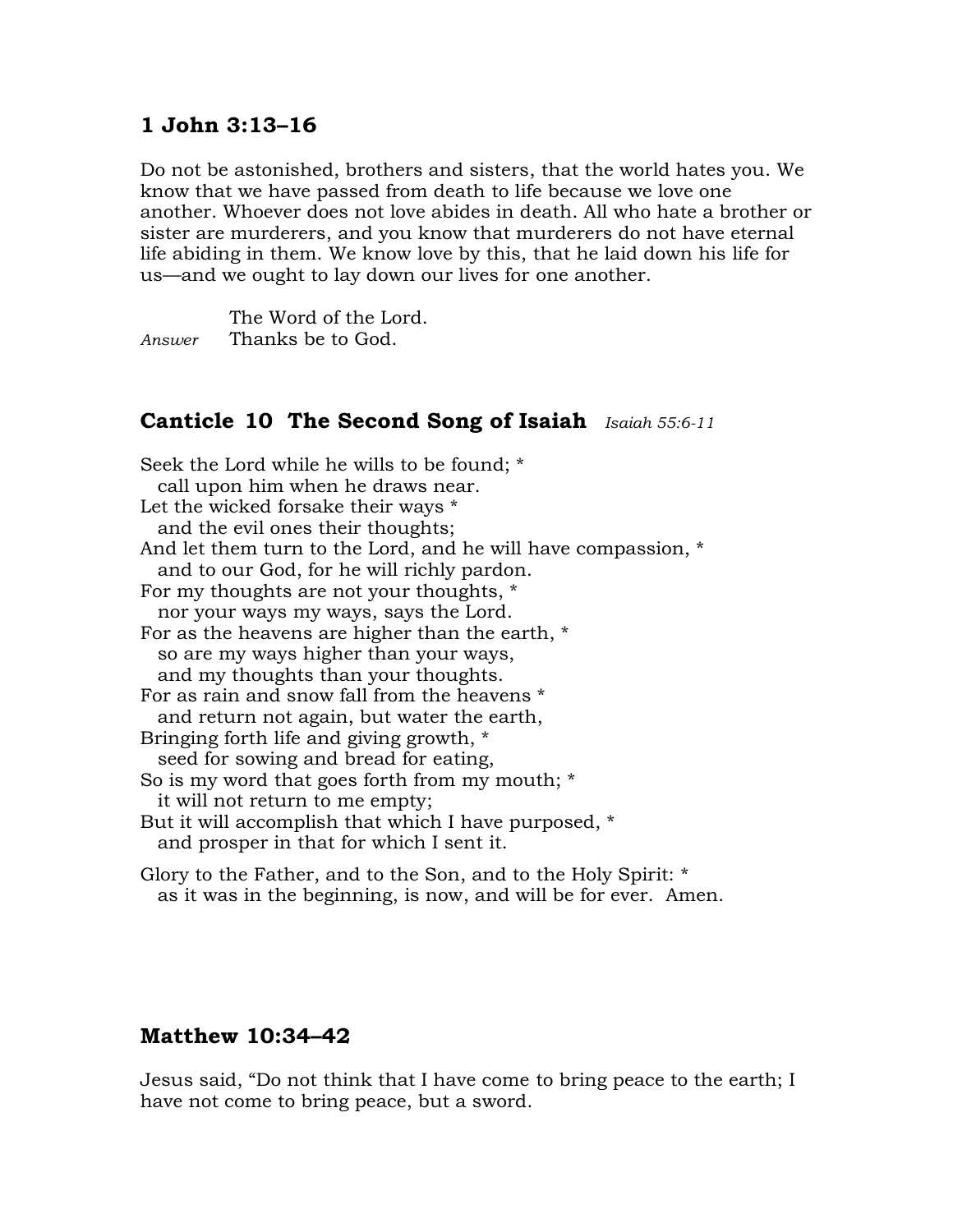For I have come to set a man against his father, and a daughter against her mother, and a daughter-in-law against her mother-in-law; and one's foes will be members of one's own household.

Whoever loves father or mother more than me is not worthy of me; and whoever loves son or daughter more than me is not worthy of me; and whoever does not take up the cross and follow me is not worthy of me. Those who find their life will lose it, and those who lose their life for my sake will find it.

"Whoever welcomes you welcomes me, and whoever welcomes me welcomes the one who sent me. Whoever welcomes a prophet in the name of a prophet will receive a prophet's reward; and whoever welcomes a righteous person in the name of a righteous person will receive the reward of the righteous; and whoever gives even a cup of cold water to one of these little ones in the name of a disciple—truly I tell you, none of these will lose their reward."

The Word of the Lord. *Answer* Thanks be to God.

## **The Apostles' Creed** pg. 96

I believe in God, the Father almighty, creator of heaven and earth. I believe in Jesus Christ, his only Son, our Lord. He was conceived by the power of the Holy Spirit and born of the Virgin Mary. He suffered under Pontius Pilate, was crucified, died, and was buried. He descended to the dead. On the third day he rose again. He ascended into heaven, and is seated at the right hand of the Father. He will come again to judge the living and the dead. I believe in the Holy Spirit, the holy catholic Church, the communion of saints, the forgiveness of sins, the resurrection of the body, and the life everlasting. Amen.

### **The Prayers**

*Officiant* The Lord be with you. *People* And also with you. *Officiant* Let us pray.

*Officiant and People*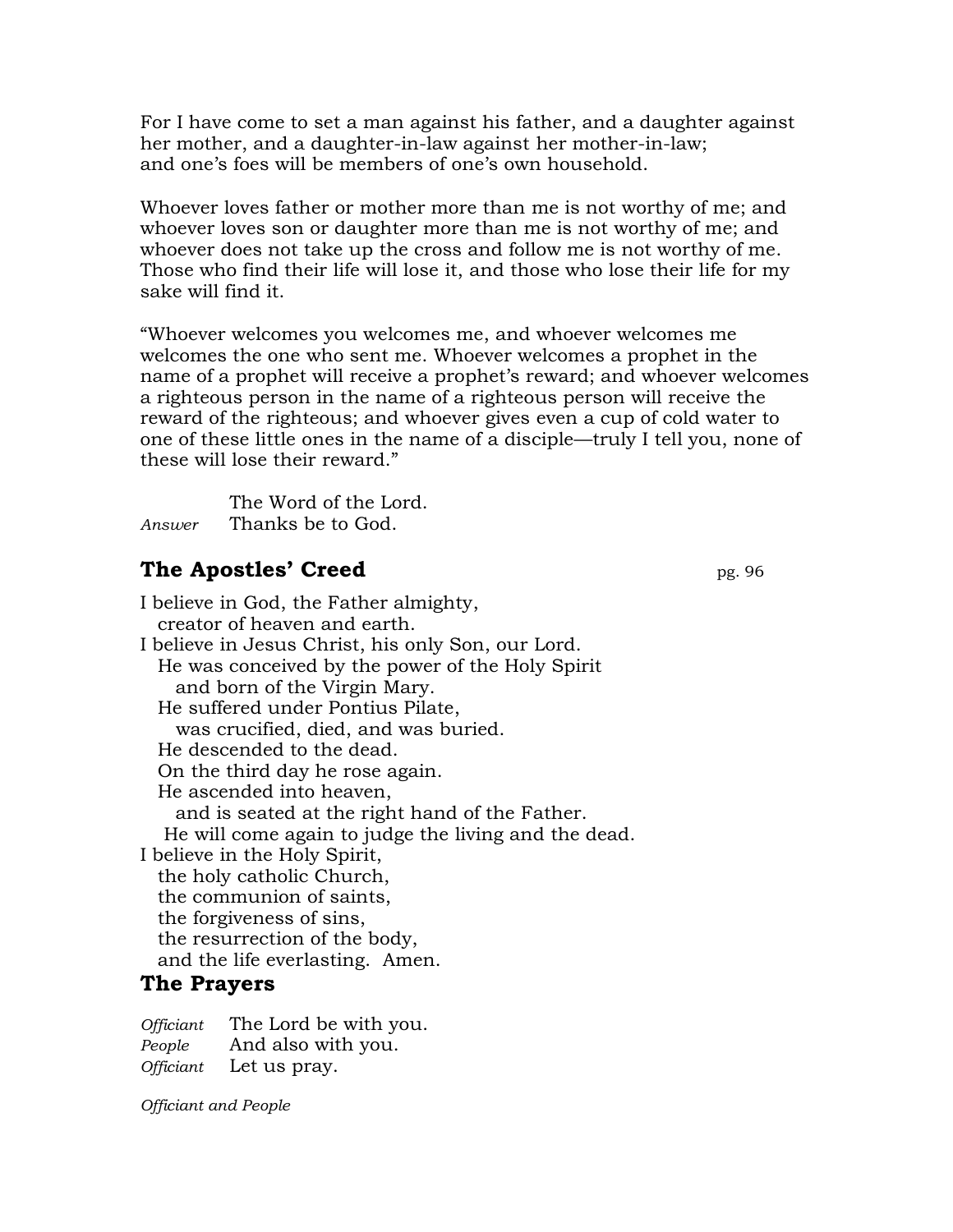Our Father, who art in heaven, hallowed be thy Name, thy kingdom come, thy will be done, on earth as it is in heaven. Give us this day our daily bread. And forgive us our trespasses, as we forgive those who trespass against us. And lead us not into temptation, but deliver us from evil. For thine is the kingdom, and the power, and the glory, for ever and ever. Amen.

### **Suffrages B**

- V. Save your people, Lord, and bless your inheritance;
- R. Govern and uphold them, now and always.
- V. Day by day we bless you;
- R. We praise your Name for ever.
- V. Lord, keep us from all sin today;
- R. Have mercy on us, Lord, have mercy.
- V. Lord, show us your love and mercy;
- R. For we put our trust in you.
- V. In you, Lord, is our hope;
- R. And we shall never hope in vain.

### **The Collect of the Day**

Almighty God, by whose grace and power your holy martyr Alban triumphed over suffering and was faithful even unto death: Grant us, who now remember him in thanksgiving, to be so faithful in our witness to you in this world that we may receive with him the crown of life; through Jesus Christ our Lord, who lives and reigns with you and the Holy Spirit, one God, for ever and ever. *Amen.*

### **A Collect for the Renewal of Life**

O God, the King eternal, whose light divides the day from the night and turns the shadow of death into the morning: Drive far from us all wrong desires, incline our hearts to keep your law, and guide our feet into the way of peace; that, having done your will with cheerfulness during the day, we may, when night comes, rejoice to give you thanks; through Jesus Christ our Lord. *Amen.*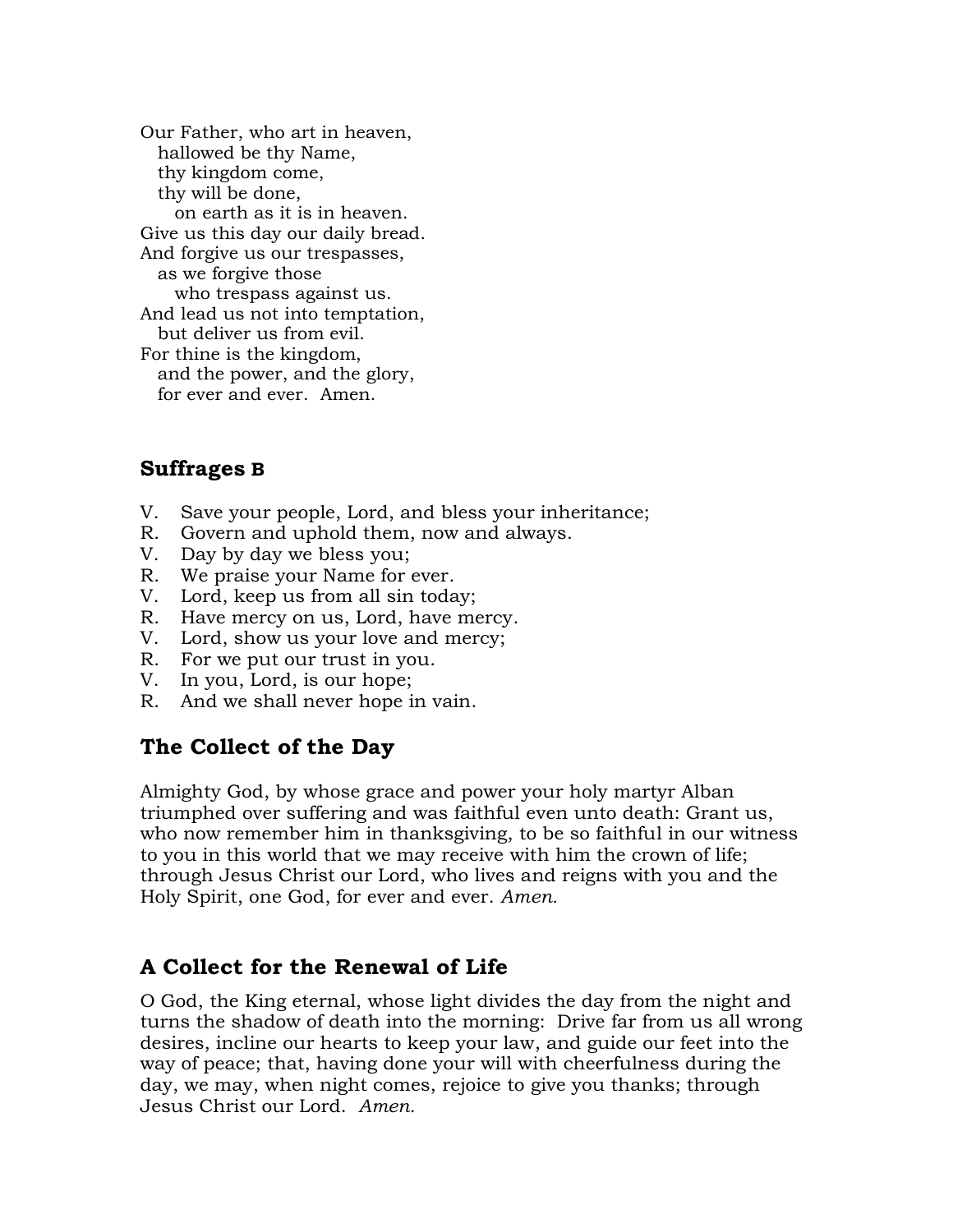# **A Prayer for Mission**

O God, you have made of one blood all the peoples of the earth, and sent your blessed Son to preach peace to those who are far off and to those who are near: Grant that people everywhere may seek after you and find you; bring the nations into your fold; pour out your Spirit upon all flesh; and hasten the coming of your kingdom; through Jesus Christ our Lord. *Amen.*

*Authorized intercessions and thanksgivings may follow.*

## **The General Thanksgiving** pg. 101

*Officiant and People*

Almighty God, Father of all mercies, we your unworthy servants give you humble thanks for all your goodness and loving-kindness to us and to all whom you have made. We bless you for our creation, preservation, and all the blessings of this life; but above all for your immeasurable love in the redemption of the world by our Lord Jesus Christ; for the means of grace, and for the hope of glory. And, we pray, give us such an awareness of your mercies, that with truly thankful hearts we may show forth your praise, not only with our lips, but in our lives, by giving up our selves to your service, and by walking before you in holiness and righteousness all our days; through Jesus Christ our Lord, to whom, with you and the Holy Spirit, be honor and glory throughout all ages. *Amen.*

# **A Prayer of St. Chrysostom**

Almighty God, you have given us grace at this time with one accord to make our common supplication to you; and you have promised through your well-beloved Son that when two or three are gathered together in his Name you will be in the midst of them: Fulfill now, O Lord, our desires and petitions as may be best for us; granting us in this world knowledge of your truth, and in the age to come life everlasting. *Amen.*